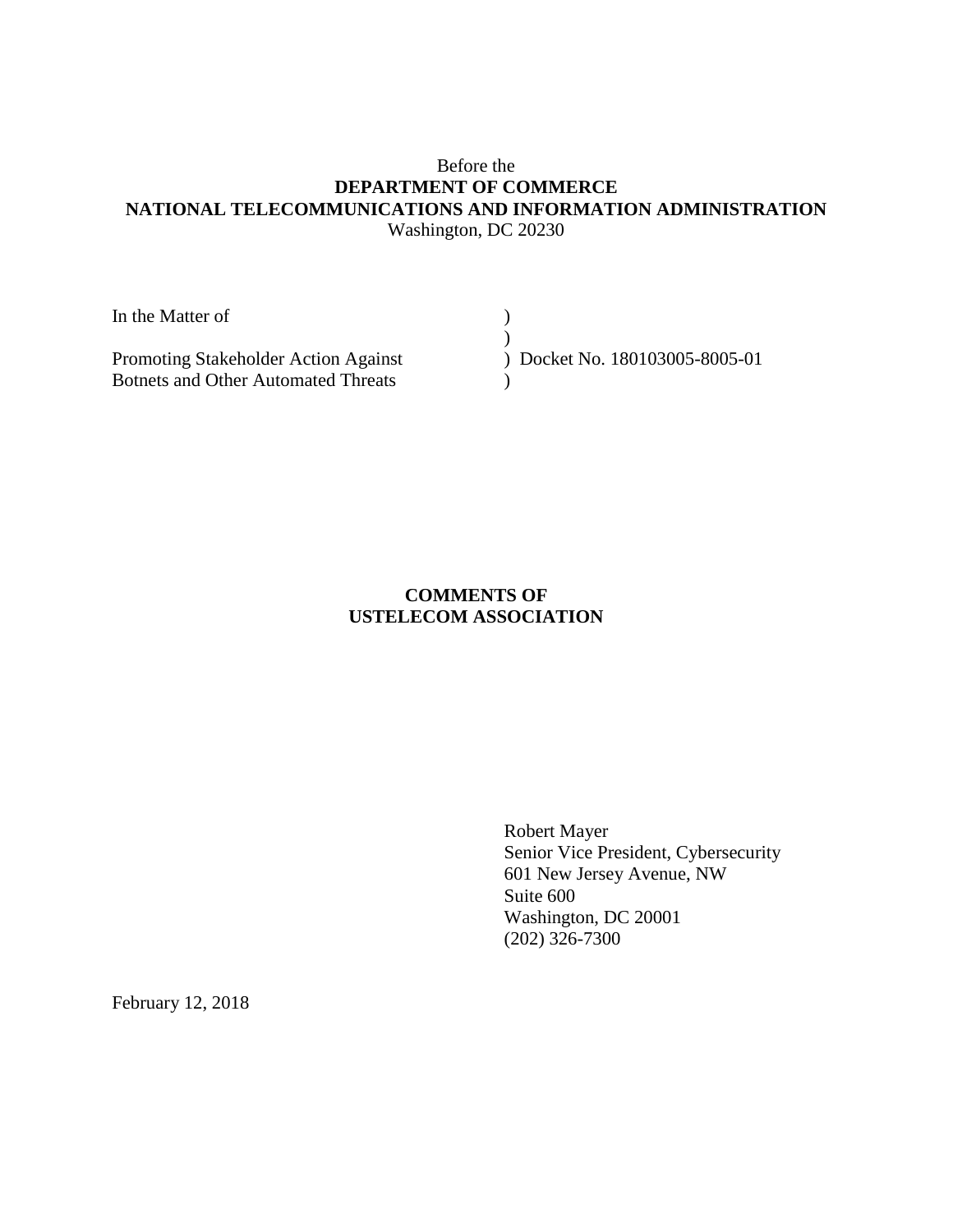# **TABLE OF CONTENTS**

# **Page**

|           | I. USTELECOM STRONGLY SUPPORTS THE INDUSTRY-DRIVEN PROCESS          |  |
|-----------|---------------------------------------------------------------------|--|
|           |                                                                     |  |
|           | II. THE DRAFT REPORT PROPERLY REFLECTS THE GOAL OF SHARED           |  |
|           | RESPONSIBILITY, BUT MORE CLARITY AND SPECIFICITY IS NECESSARY       |  |
|           |                                                                     |  |
| А.        |                                                                     |  |
| <b>B.</b> |                                                                     |  |
| C.        |                                                                     |  |
| D.        |                                                                     |  |
| Ε.        |                                                                     |  |
|           | III. CONCLUSION: REGARDING NEXT STEPS, THE FINAL REPORT SHOULD CALL |  |
|           | FOR CONCRETE ACTIONS TO EMPOWER PRIVATE SECTOR LEADERSHIP.  11      |  |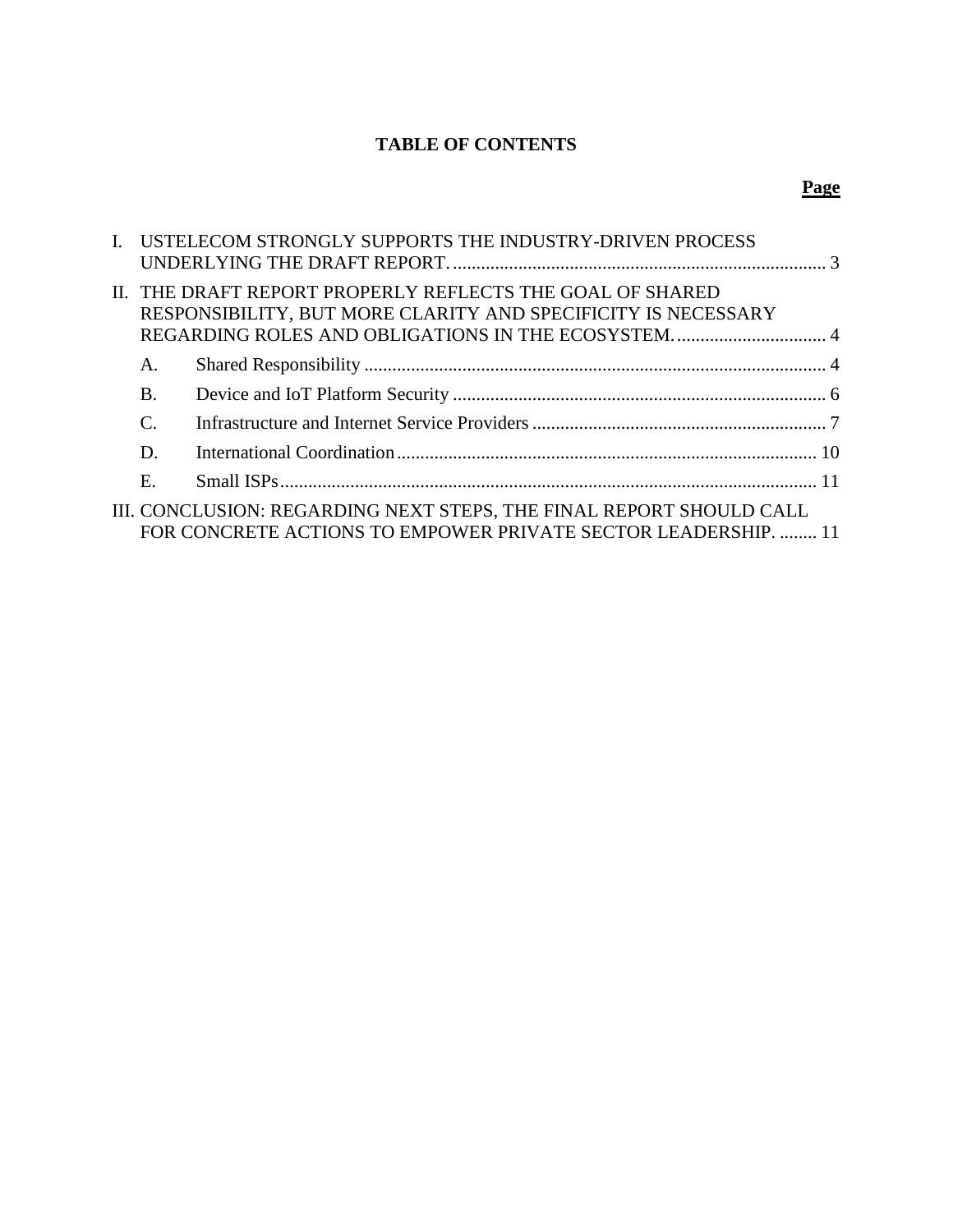## Before the **DEPARTMENT OF COMMERCE NATIONAL TELECOMMUNICATIONS AND INFORMATION ADMINISTRATION** Washington, DC 20230

| In the Matter of                           |                              |
|--------------------------------------------|------------------------------|
|                                            |                              |
| Promoting Stakeholder Action Against       | Docket No. 180103005-8005-01 |
| <b>Botnets and Other Automated Threats</b> |                              |

## **COMMENTS OF THE USTELECOM ASSOCIATION**

The USTelecom Association is pleased to comment on the National Telecommunications and Information Administration's (NTIA) Request for Comment (RFC) on the Draft Report to the President on Enhancing the Resilience of the Internet and Communications Ecosystem Against Botnets and other Automated, Distributed Threats.<sup>1</sup>

In summary, we recommend the following concrete, actionable next steps in the coming months and/or for the Final Report to the President:

- 1. The Administration should build on the model of well-coordinated, governmentconvened, private sector activities that has characterized this process thus far, funded and resourced for the long-term.
- 2. Building on the findings of this initiative to date regarding promoting stakeholder action, NTIA, the National Institute of Standards and Technology (NIST), and the Department of Homeland Security (DHS) should convene industry to determine the specific actions that various stakeholders of all types should take to "share

 $\overline{a}$ 

<sup>1</sup> Department of Commerce, National Telecommunications and Information Administration, *Promoting Stakeholder Action Against Botnets and Other Automated Threats*, Request for Comments, 83 Fed. Reg. 1,342 (January 11, 2018) ("RFC").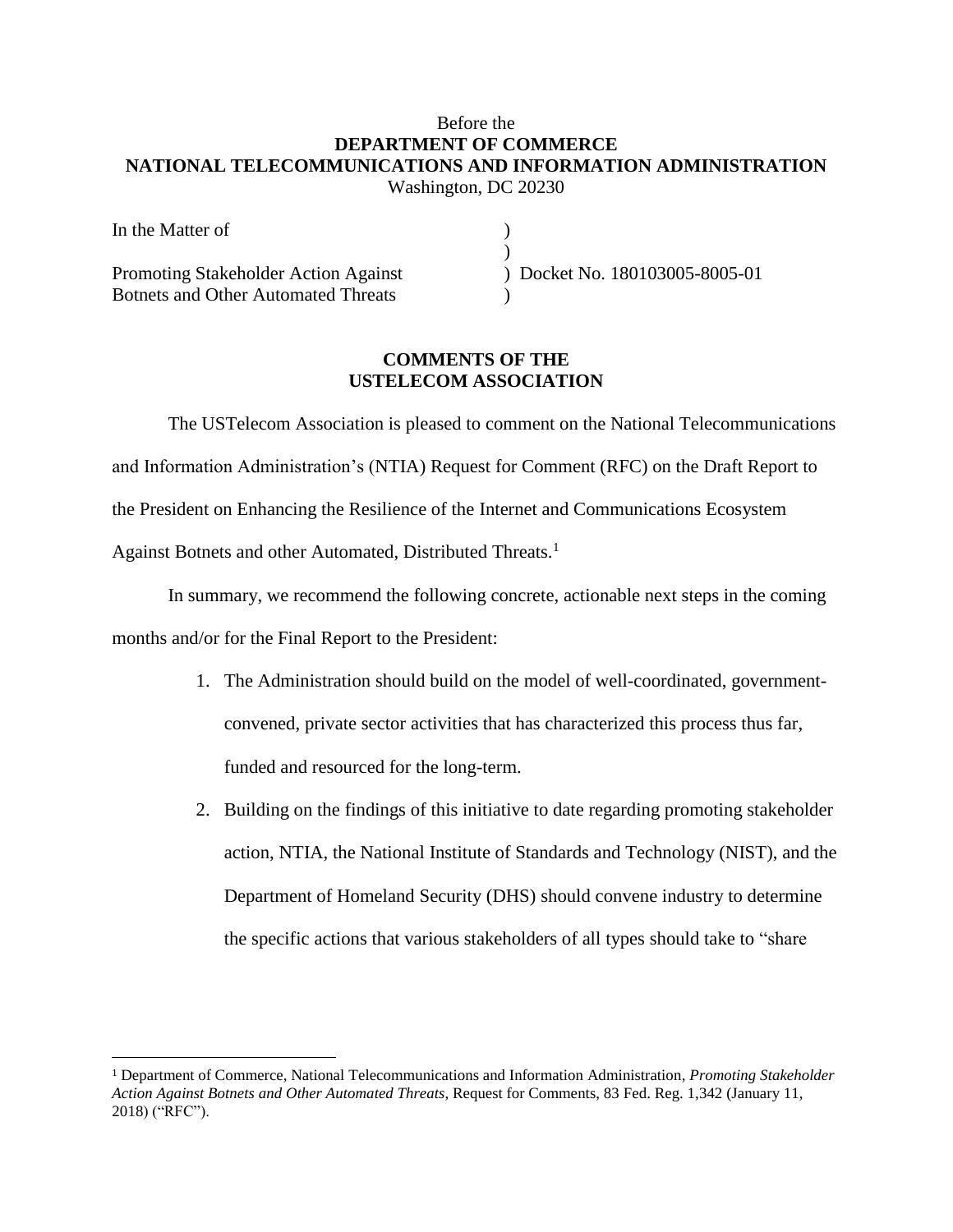responsibility" in addressing distributed, automated threats, and the mechanisms through which those actions will be taken.

- 3. Regarding device security, NTIA, NIST, and DHS, with the support of the Federal Trade Commission (FTC) and other agencies as needed, should convene industry leaders to promote market awareness of developing solutions. Additionally, the Administration should implement Draft Report Action 1.1 to develop Cybersecurity Framework profiles for the Internet of Things (IoT) devices in various verticals (e.g., auto, healthcare, consumer, etc.).
- 4. The Communications Sector Coordinating Council (CSCC) proposes to work with DHS, with the active support of NTIA, NIST, the Federal Communications Commission (FCC), the Department of Justice (DOJ) and other agencies as needed, to produce an in-depth report on actions that Internet service providers (ISPs) or network services providers should take in partnership with government, law enforcement, and other stakeholders to advance the resilience of the Internet and communications ecosystem. This report will address the challenges facing smaller ISPs.
- 5. NTIA, NIST, and DHS, with the support of the Department of State (DOS), the Department of Defense (DOD) and the DOJ, should convene industry to develop a coordinated approach to these challenges among allied governments and market economies such as the United Kingdom and other key allies.

These recommendations are discussed in greater detail below.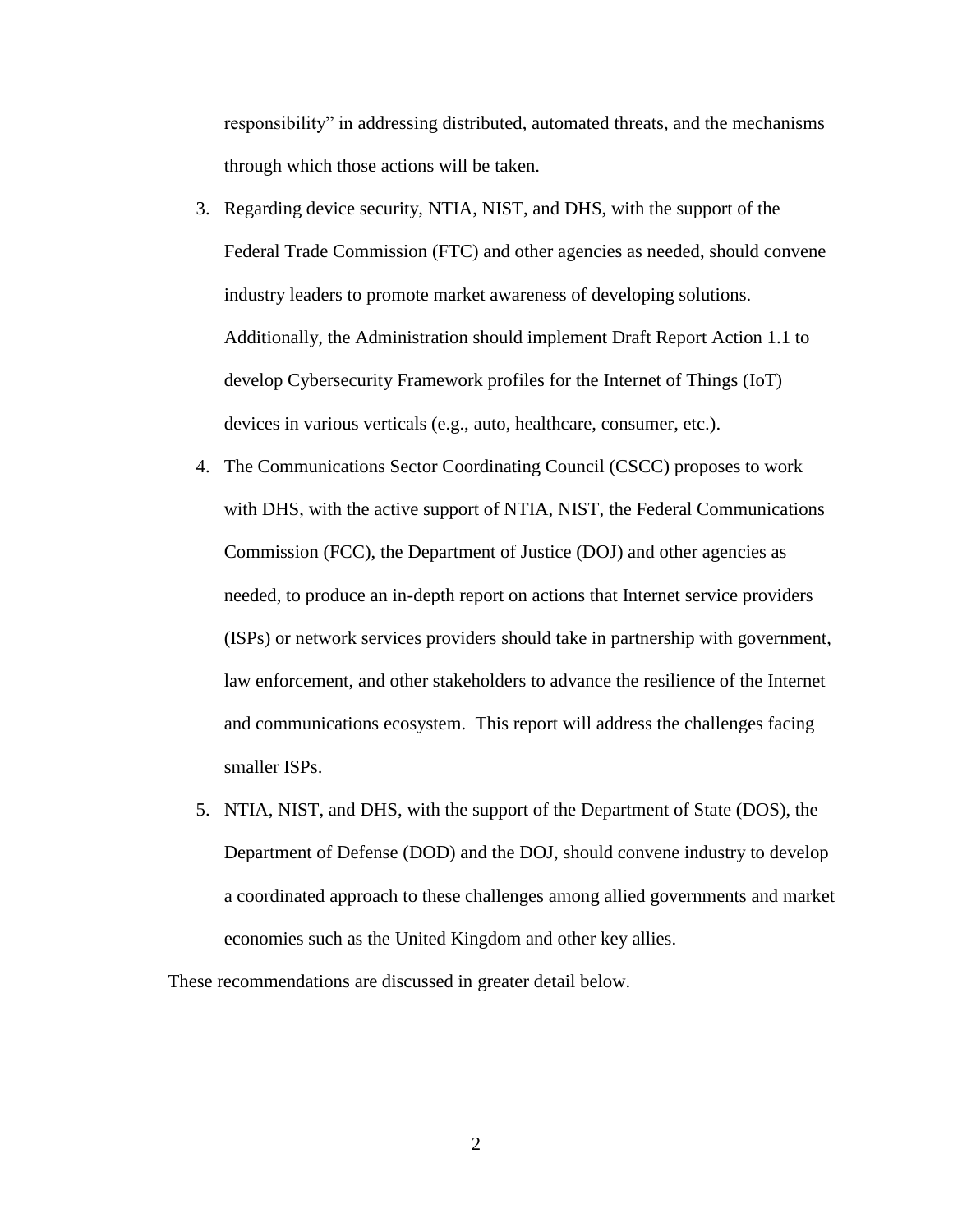<span id="page-4-0"></span>**I. USTELECOM STRONGLY SUPPORTS THE INDUSTRY-DRIVEN PROCESS UNDERLYING THE DRAFT REPORT.**

USTelecom believes that industry-driven processes should be at the heart of cybersecurity policymaking. We therefore applaud the Administration for undertaking such a process aimed at reducing malicious botnets and other distributed and automated cyber threats. The process so far has emphasized private sector operational experience and expertise, and the importance of harnessing market drivers for innovative security solutions. We strongly support the Administration's decision to frame the government's role to be that of a convener, empowering the private sector to take the lead, with clear, navigable interagency coordination and roles for the three lead agencies – NTIA, NIST and DHS – as well as limited but valuable roles for the FTC, the FCC, the DOJ, and other agencies.

We strongly support this model for cybersecurity policymaking, and as we detail in our recommendations below, we urge the Administration to build out on this process in several subsequent initiatives leading up to and following the Final Report in May. USTelecom and its members are already taking significant complementary actions of our own and we anticipate more activity in the coming weeks, and we have high expectations that the Administration will double down on orienting its future cybersecurity efforts around the collaborative model it has advanced in this process. As we state below, this should include sufficient funding and staffing over the long term to sustain this positive momentum for concrete, actionable, innovative advances in cybersecurity.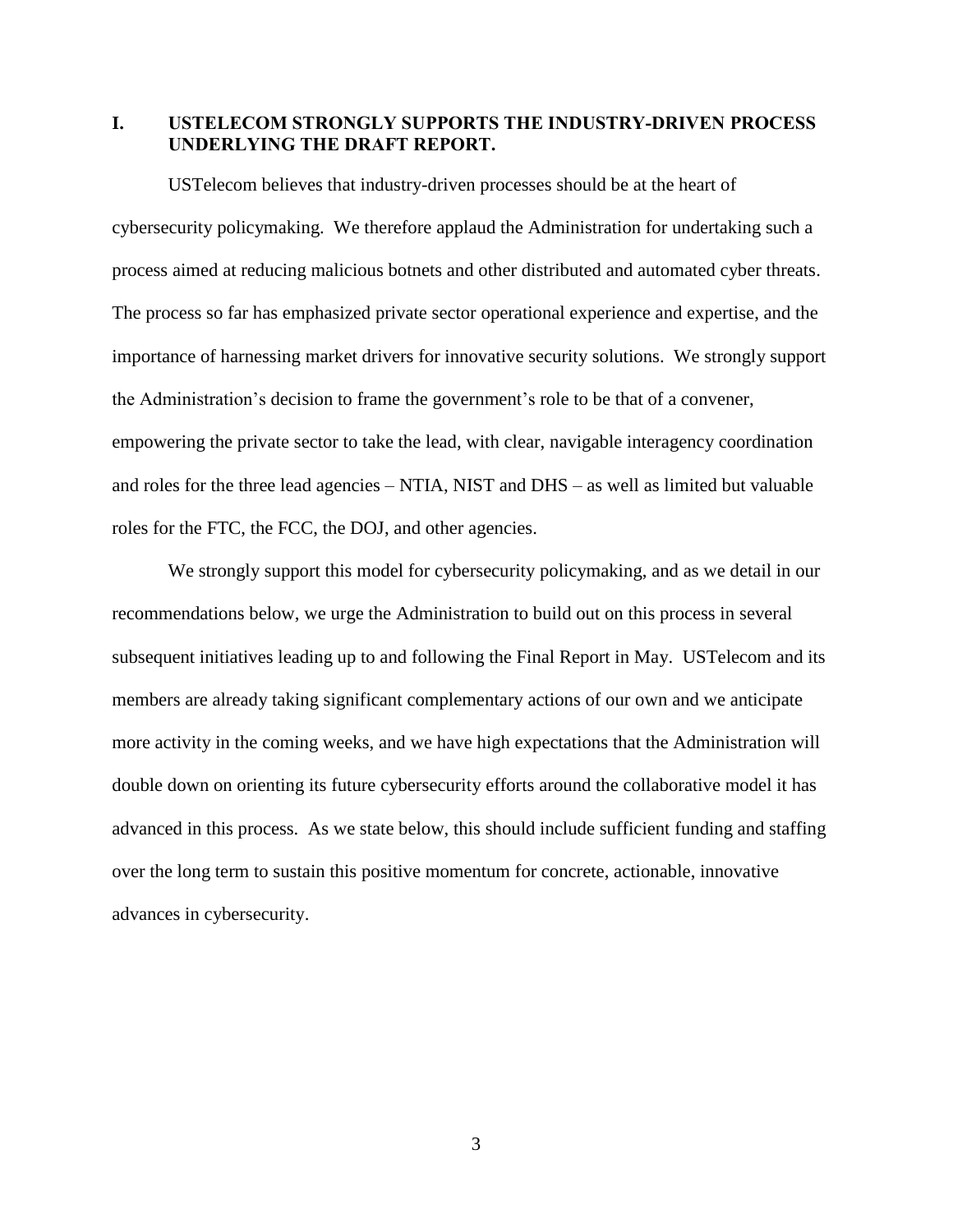## <span id="page-5-0"></span>**II. THE DRAFT REPORT PROPERLY REFLECTS THE GOAL OF SHARED RESPONSIBILITY, BUT MORE CLARITY AND SPECIFICITY IS NECESSARY REGARDING ROLES IN THE ECOSYSTEM.**

#### <span id="page-5-1"></span>*A. SHARED RESPONSIBILITY*

The concept of "shared responsibility" on a global market and ecosystem-wide basis is critical in this context and is appropriately reflected in the draft report. The challenge of malicious botnets and other distributed cyber threats can only effectively be addressed by diverse solutions throughout the entire ecosystem, and USTelecom and its members readily accept the responsibility that ISPs have as an important part of the multilayered and distributed solutions to this challenge. ISPs' efforts in this area have been fundamental to our central role in the Internet and communications ecosystem for decades. However, the efforts of ISPs alone cannot sufficiently address the threats and vulnerabilities posed by botnets and other cyber threats. Rather, all stakeholders in the Internet and communications ecosystem must take bold new steps to prevent these threats in the first place.

The development of the Final Report offers the chance to begin to more specifically delineate and promote awareness throughout the ecosystem of the complex and interrelated legal, operational, technical, and financial elements of "shared responsibility." The fundamental handicap to addressing this challenge is the general lack of strategic and operational awareness between the components of the ecosystem regarding both the threats themselves and also the roles of the relevant players in addressing those threats. In order for the ecosystem to develop an "immune system" that can prepare for and respond to these threats as quickly as they develop and proliferate, stakeholders throughout the ecosystem must collectively be better poised for coordinated action than the malicious actors are. Given the dynamism of the threat, marketdriven solutions are the best way to address these challenges.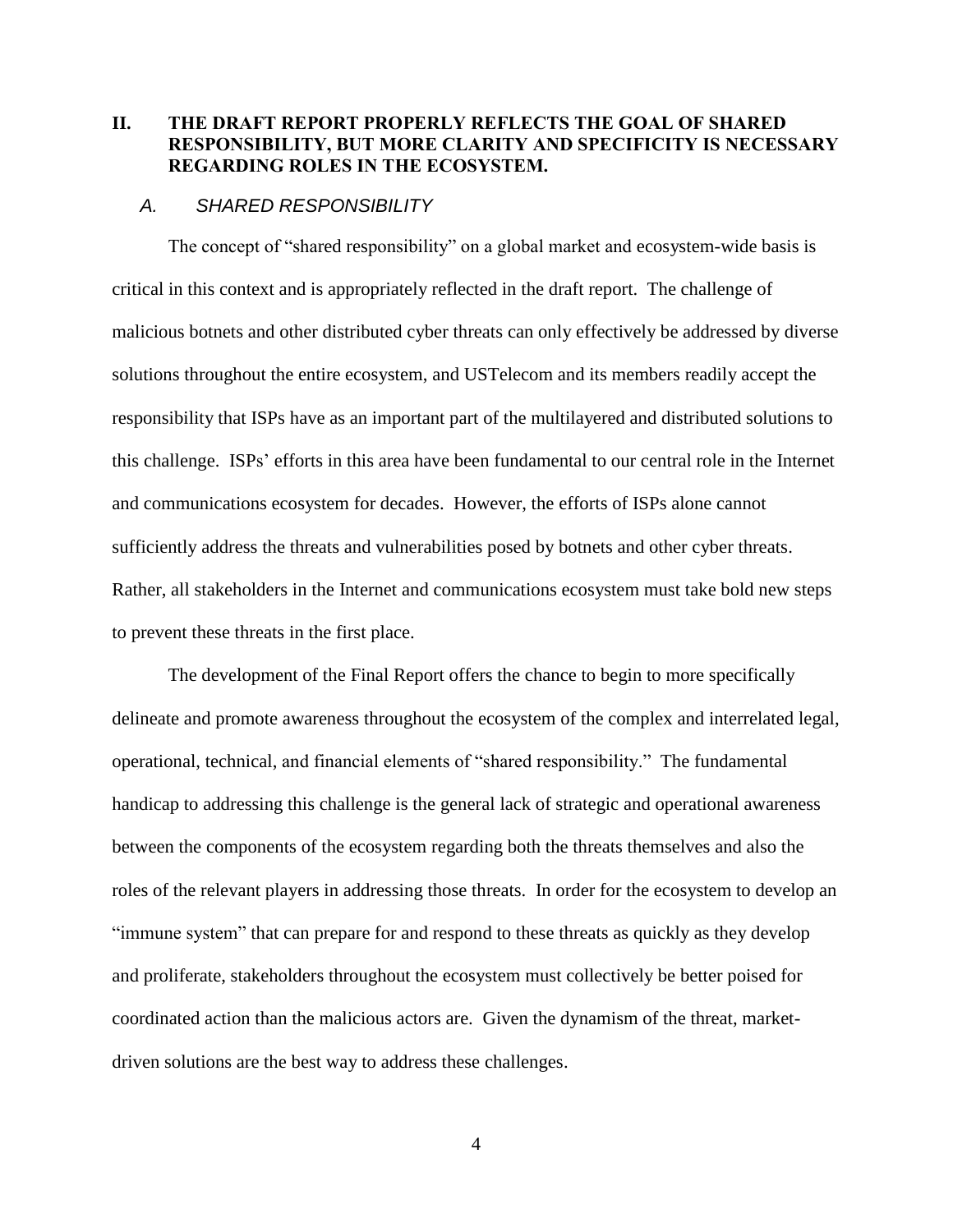Developing and deploying these solutions will require "collaboration by design" that accounts for the highly diverse and distributed complexity of the Internet and communications ecosystem. This intricate system is composed of disparate human and automated components throughout the private sector consumer and enterprise marketplace, academia, civil society, local governments and national governments worldwide. While there are some venues in which these entities meet, these efforts are disjointed and there is a need to better design and implement collaborative processes such that these disparate stakeholders are aware of their role and take action in response to cyber threats.

End-point devices are crucial to this challenge, and we strongly support concerted efforts in industry to promote NIST and NTIA stakeholder-driven consensus processes to improve device security, as recommended in Action 1.4. The same is true for software applications providers, which have a key role to play in the ecosystem and need to have a prominent seat at the table; likewise, we support recommended Action 1.2. Many other key stakeholders, including edge service providers, have not been involved in these policy discussions to this point and are not included in the Draft Report's recommendations; we urge the drafters of the Final Report to seek input from these players as well.

The draft report promotes the idea of shared responsibility, but, as we stated in our July 28 comments in response to the original request for proposal:

"the various specific responsibilities of the components of the ecosystem remain unclear and, in most cases, altogether unknown. This creates a scenario that is ripe for the fallacy of utopian policy solutions narrowly focused on one or two components of the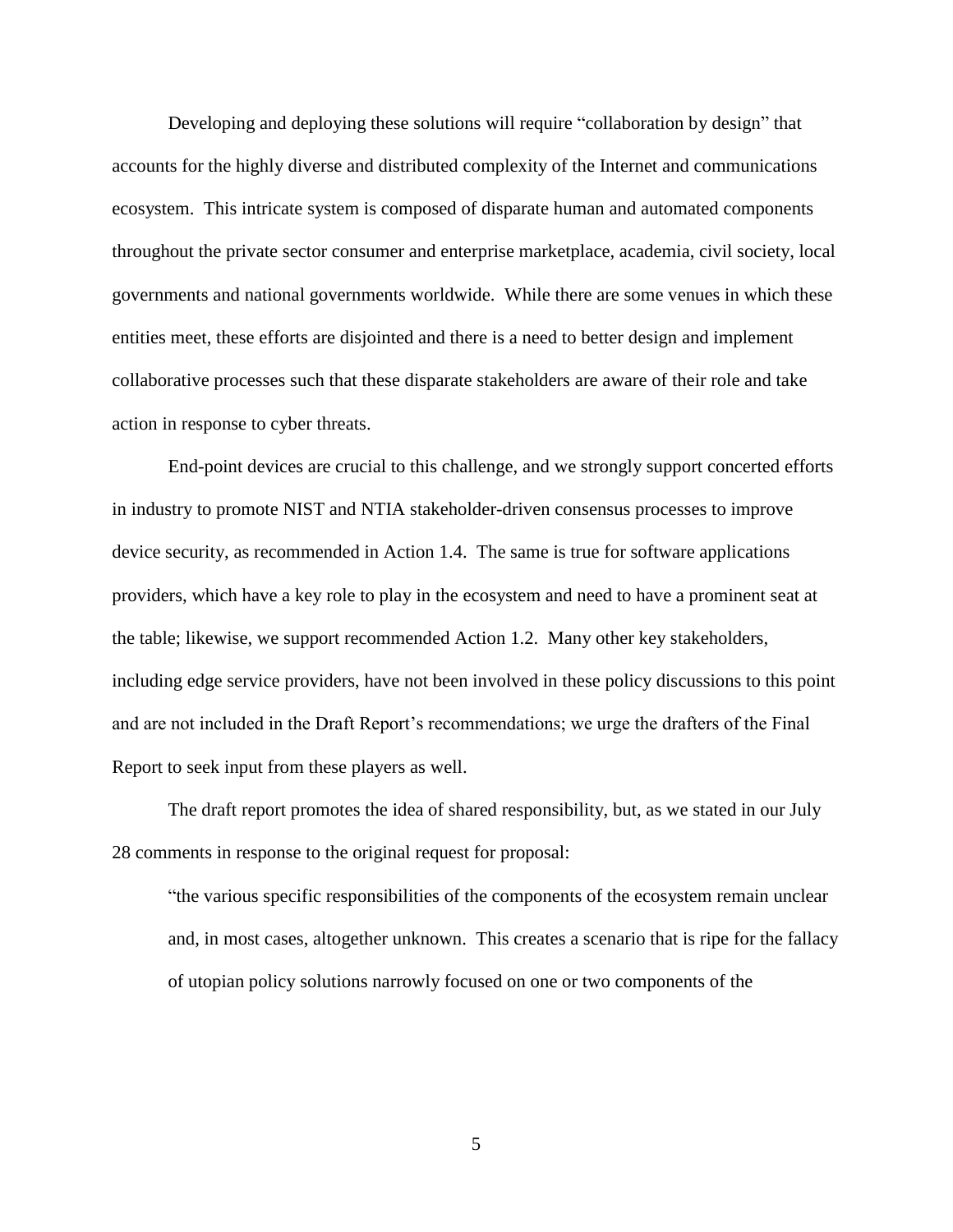ecosystem – for instance, that ISPs can simply be empowered to shut down all botnets, or that devices can be universally secure, or that consumers can become omniscient." 2

USTelecom therefore believes that the Final Report should call for a follow-up governmentconvened process led by NTIA, NIST, and DHS, with the support of other agencies as needed, to examine in depth the specific actions that each group of stakeholders (e.g., ISPs, device makers, software developers, enterprises etc.) should take, the means to promote those actions, obstacles to implementation, and policy levers that can be pulled to overcome those obstacles. In other words, what specifically are the concrete, actionable mechanisms through which stakeholders "share responsibility?"

### <span id="page-7-0"></span>*B. DEVICE AND IOT PLATFORM SECURITY*

As noted above, USTelecom praises, in particular, the draft recommendations regarding device security. Beyond the security of end-point devices, the Draft Report also reflects our view that government and industry should initiate further efforts to advance new gateway solutions provided by the dynamic market for network management devices and tools such as "smart routers," middleware, cloud-based IoT security solutions, and network isolation and filtering, and the developing standard for manufacturer usage descriptions (or MUDs). Network service providers are also investing in capabilities to secure IoT devices at the network layer. This is an evolving marketplace and we anticipate that more solutions will be brought to market in the future. We believe the Final Report should call for a follow-up government-convened process led by NTIA, NIST, and DHS, with the support of the FTC and other agencies as needed, to promote market awareness of such developing solutions.

 $\overline{a}$ 

<sup>2</sup> Comments of USTelecom, NTIA Docket No. 170602536-7536-01, July 28, 2017, at 13.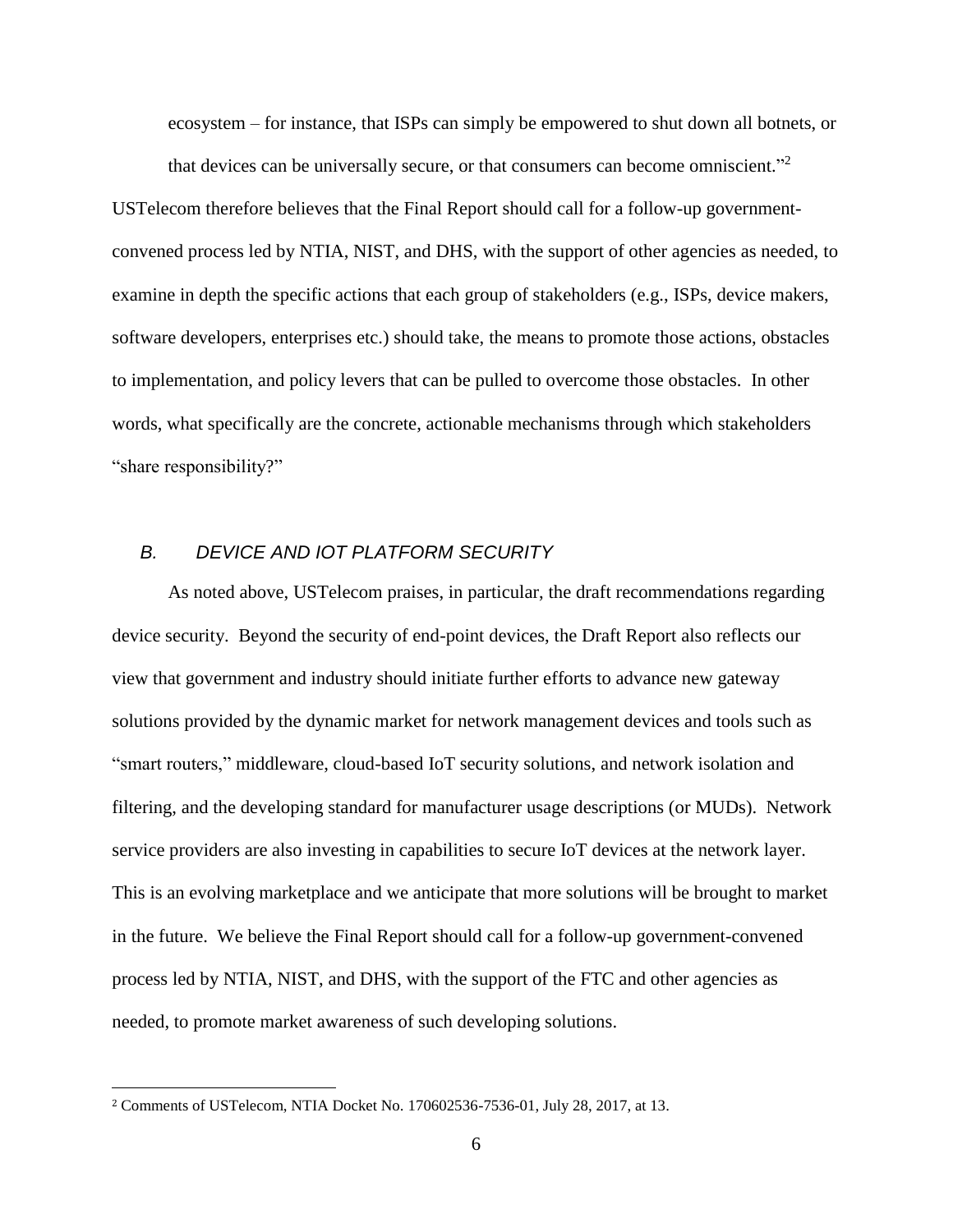In particular, as the Draft Report notes in Action 3.3, large enterprises (including both private sector companies and government agencies) must boost the "demand side" of the market for security which will help drive the development of these solutions. And as noted in Action 3.1, device and platform suppliers must advance – and affirmatively market – the "supply side" of the market for security in order to clarify the benefits of secure devices and IoT platforms for individual consumers and small businesses. The government could play a role here by both promoting awareness of the security risks and the availability of solutions, without putting its thumb on the scale in favor of any particular solution given that the market for these solutions is nascent. Additionally, as the National Security Telecommunications Advisory Committee (NSTAC) Report to the President on Internet and Communications Resilience noted, we support efforts to focus on the security shortfalls of small, inexpensive, overseas-manufactured products (as distinct from products developed by large sophisticated manufacturers).

Finally, many other countries and jurisdictions are considering IoT device certification regimes and other requirements. We believe that the U.S. government should make a concerted effort internationally to align the various policy approaches so as to avoid duplicative and overlapping IoT device security requirements. To this end, we support the Draft Report's recommended Action 1.1 to develop Cybersecurity Framework profiles for IoT devices in various verticals (e.g., auto, healthcare, consumer etc.) that could be introduced as a model in international standards bodies like ISO to drive harmony in the approach.

### <span id="page-8-0"></span>*C. INFRASTRUCTURE AND INTERNET SERVICE PROVIDERS*

Two particular areas of interest for USTelecom regarding shared responsibility are (1) the "infrastructure" section, and (2) the recommendations regarding ISPs.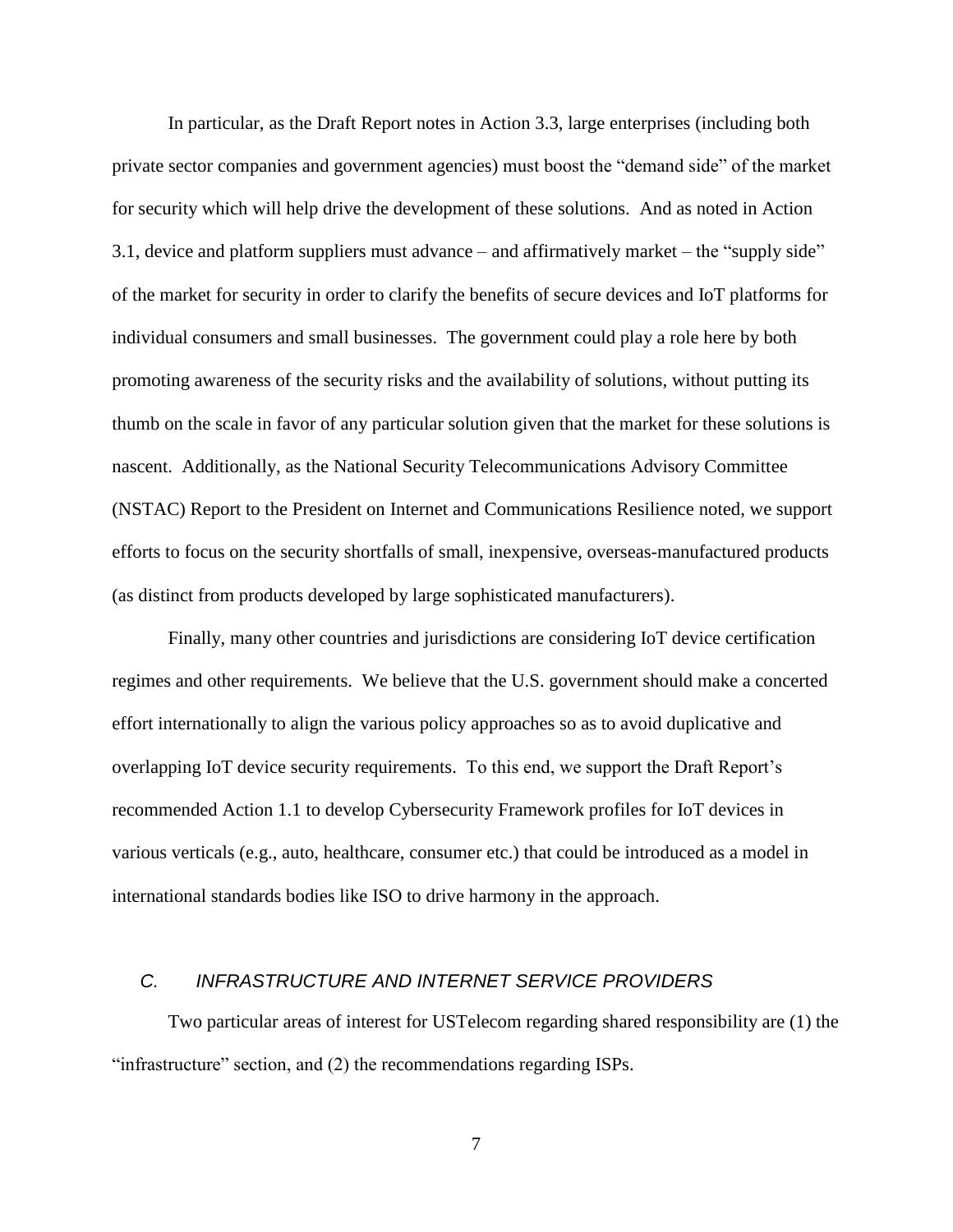First, the draft report explicitly notes that "infrastructure" is not just ISPs, but its discussion regarding infrastructure focuses mostly on ISPs. The Final Report should begin to flesh out the developing contours and details of the Internet infrastructure, to include cloud providers, DNS providers, Web hosts, content delivery networks, networking equipment developers, and other stakeholders that may increasingly be considered part of the Internet infrastructure such as edge service providers. The follow-up government-convened process regarding "shared responsibility" that we recommend above will advance this crucial understanding of the players and responsibilities that comprise the Internet infrastructure.

Second, regarding ISPs in particular, the Draft Report properly observes that because automated, distributed attacks on the global Internet are an ecosystem-wide problem, the issue will require coordination on policy and governance solutions across sectors. The Draft Report states that:

"while many solutions involve active coordination with ISPs, putting sole responsibility at the network level would make all traffic dependent on this connective layer to determine what 'good' traffic looks like, empowering ISPs to decide what fundamentally is and is not allowed on the Internet. Moreover, such ISP decision making would invariably both block traffic that in fact is 'good' and miss traffic that should be blocked."<sup>3</sup>

#### USTelecom and its members strongly agree.

 $\overline{a}$ 

Therefore, in accordance with the recommendations of the NSTAC Report, we believe that the Final Report should call for a follow-up industry-led process facilitated by DHS as the

<sup>3</sup> Departments of Commerce and Homeland Security, Draft Report to the President, *Enhancing the Resilience of the Internet and Communications Ecosystem Against Botnets and Other Automated, Distributed Threats*, January 5, 2018, at 20.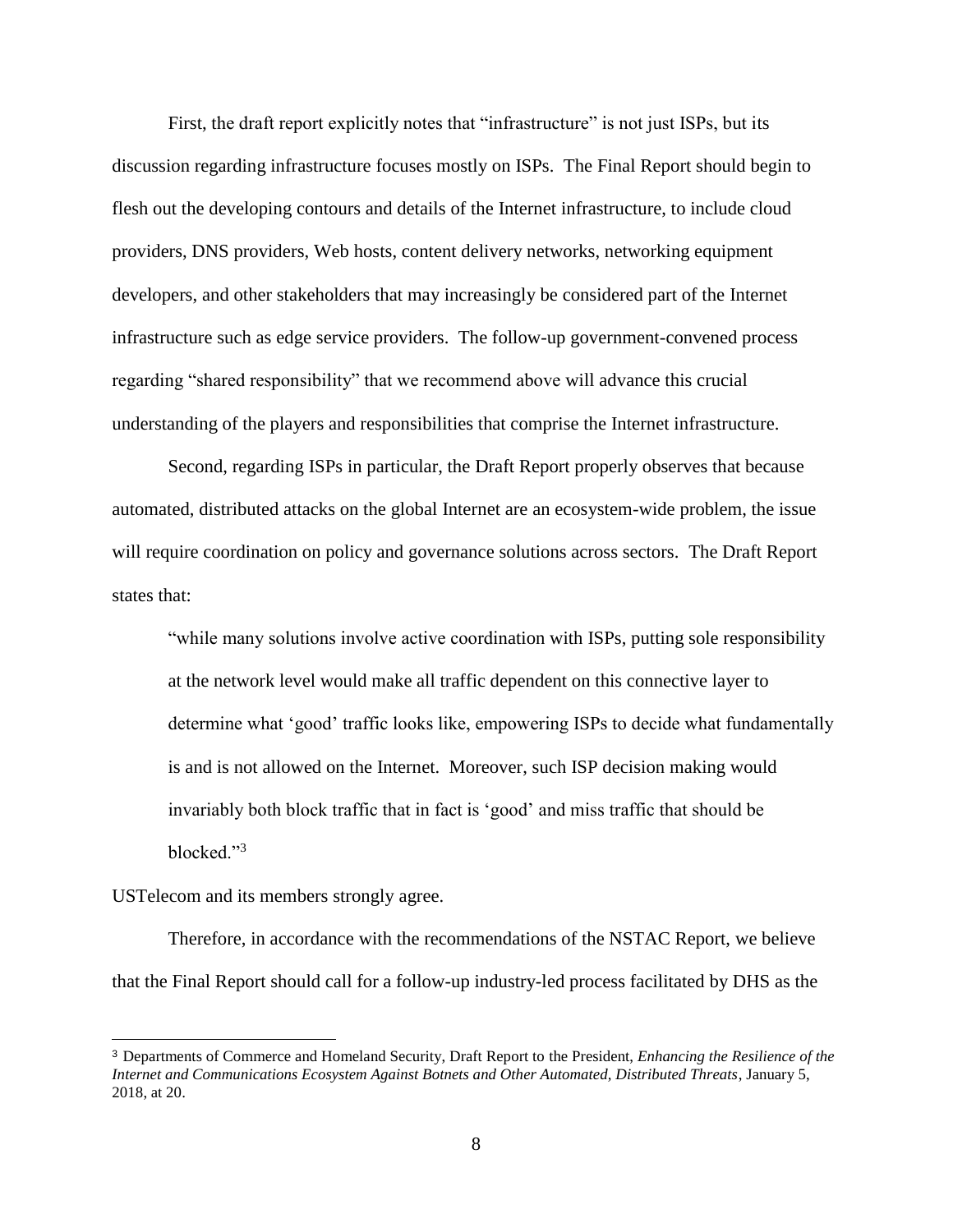Communications Sector's Sector Specific Agency, with the active support of NTIA, NIST, the FCC, DOJ and other agencies as needed, to work with the CSCC to assess and develop baseline actions (e.g., BCP38/84, security peering arrangements, port/site blocking, etc.) that could be undertaken by ISPs or network services providers to play their role in the ecosystem, determine to what extent these actions are being implemented today, obstacles to implementation, recommendations to enhance implementation, and the government and law enforcement support necessary to maximize effectiveness. This would include a particular focus on the challenges that face smaller ISPs with substantially more limited resources. We propose that this effort should result in a report developed by the CSCC jointly with DHS by the end of 2018.

The Communications Sector has previously pioneered landmark sector-wide initiatives along these lines, such as the effort in the Fourth Communications Security, Reliability and Interoperability Council (CSRIC) to implement the Cybersecurity Framework in the various segments of the Communications Sector – the most in-depth effort of any critical infrastructure sector to implement the Framework. Likewise, the action we propose here regarding ISPs' ecosystem activities would chart new ground in strategic and operational cybersecurity coordination; as with the previous effort regarding the Framework, this proposed CSCC-DHS effort would result in a detailed action plan for ISPs, government actors, and other stakeholders regarding implementation and engineering, managed services, service level agreements, peering and information sharing, botnet takedowns, and other issues.

We hope this effort will serve as a model for other critical infrastructure sectors and their Sector Specific Agencies and regulatory authorities.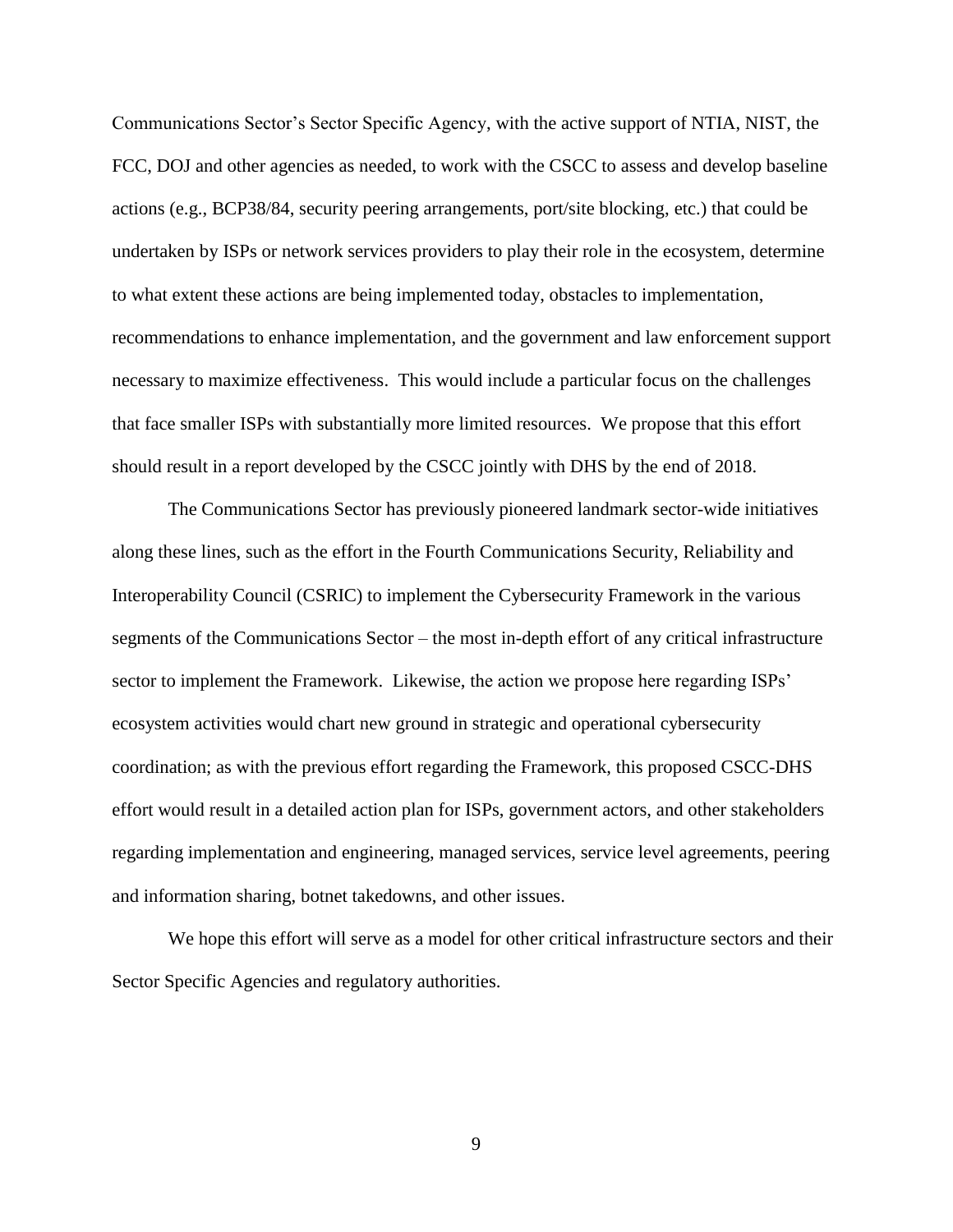### <span id="page-11-0"></span>*D. INTERNATIONAL COORDINATION*

We agree with the Draft Report's recognition for the need for international coordination, given its observation that distributed and automated cyber threats are a global problem that cannot be addressed solely with domestic U.S. solutions. Large multinational enterprises, allied governments, international standards organizations, and other stakeholders all have a role in improving coordination on these matters. As with information sharing, the Final Report should provide processes to determine what "international coordination" should mean more specifically. For instance, what is anticipated and expected at the implementation and engineering level? How can we further promote advanced international peering agreements that allow for streamlined international law enforcement takedowns and reduction in international bot-driven traffic from insecure devices? And what are the logistics anticipated to accomplish this? Also, as noted above, the need for harmonization internationally is becoming more and more critical in particular in the IoT space as the potential for duplicative, overlapping, uncoordinated regulations is large and it could stunt the growth of the IoT marketplace.

In all of these areas, the Final Report should provide concrete steps to move the needle in collaboration with international partners and across borders. The perspectives and engagement of private sector stakeholders, particularly ISPs, will be essential in this process, but the diplomatic aspects of these initiatives will require government leadership.

To this end, we believe that the Final Report should call for a follow-up governmentconvened process led by NTIA, NIST, and DHS, with the support of the DOS, the DOD and the DOJ, to develop a coordinated approach among allied governments and market economies such as the United Kingdom, the countries of NATO and the EU, and other key allies such as Japan and South Korea.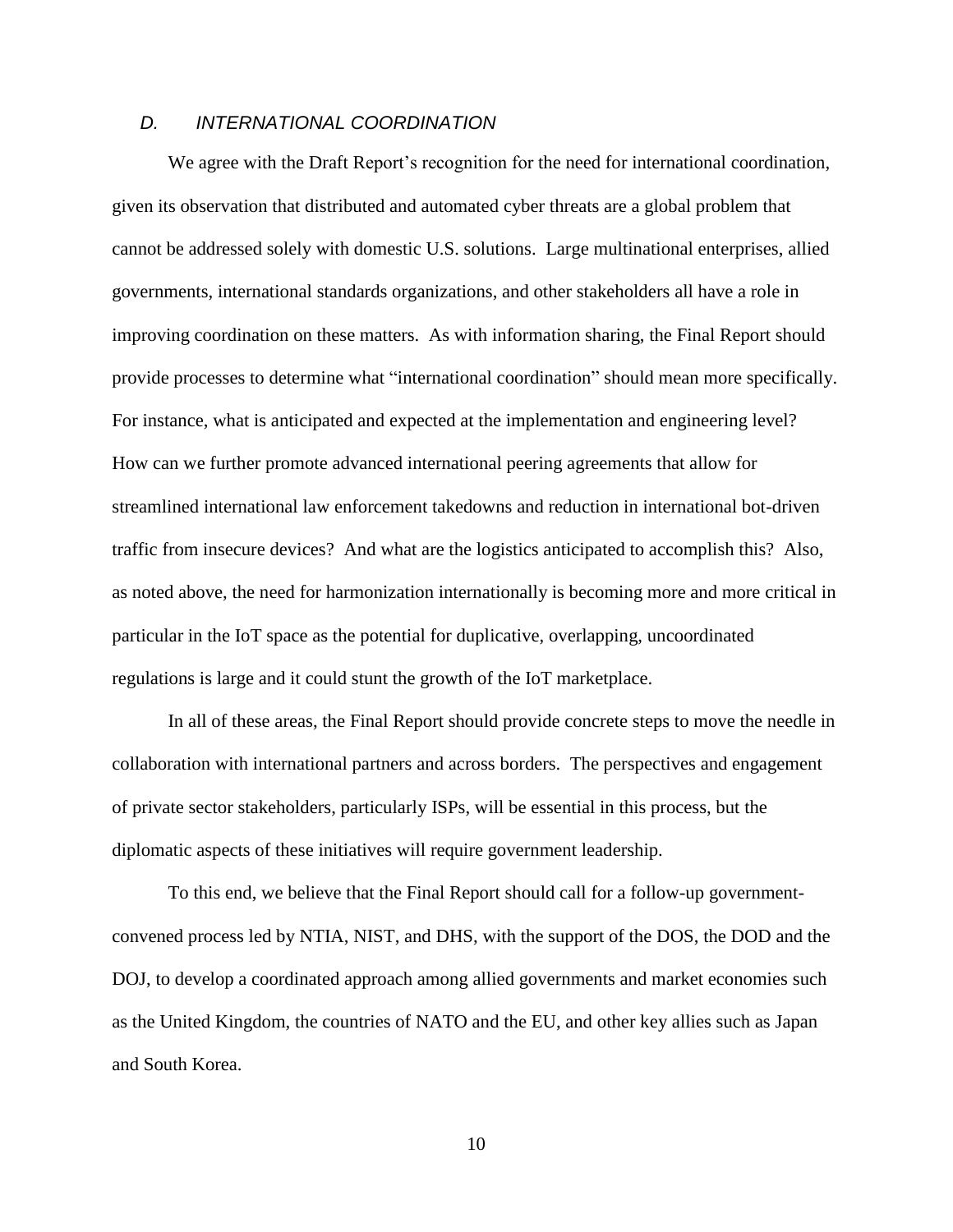## <span id="page-12-0"></span>*E. SMALL ISPS AND ENTERPRISES*

USTelecom strongly believes that the government's fundamental and primary role must be to support the companies that are our country's front-line defenders against sophisticated criminal and nation-state adversaries. However, some of these defenders are small and midsized ISPs that have limited funds, narrow operating margins and market resources to play a leading role on the front lines. To sufficiently support small and mid-size ISPs, we recommend that the Final Report contain some common-sense solutions, such as specific forms of assistance and awareness campaigns targeted particularly at the markets these smaller ISPs serve. To this end, we believe that the action mentioned above with the CSCC and DHS to identify a baseline set of practices for communications must take into account the issues facing small ISPs and as part of identifying obstacles and potential remedies to those obstacles the industry should recommend actions that may increase deployment among small ISPs.

### <span id="page-12-1"></span>**III. CONCLUSION: REGARDING NEXT STEPS, THE FINAL REPORT SHOULD CALL FOR CONCRETE ACTIONS TO EMPOWER PRIVATE SECTOR LEADERSHIP.**

Again, we reiterate our support for the current government-facilitated private sectordriven process, and we recommend that the Final Report also call for organized private sector efforts to effectuate the recommendations and action items at the strategic and operational level. The initiatives we will announce in the coming weeks will provide a running start.

Over the longer term, as we noted in our July 28 comments, we recommend that to sustain this positive momentum, the government should invest in sufficient structural support for these private sectors efforts. There is a considerable disparity between the funding and personnel applied to government-only cyber activities as compared to the funding and personnel dedicated to industry-facing activities at the Department of Commerce (DOC), DHS and DOJ/the Federal